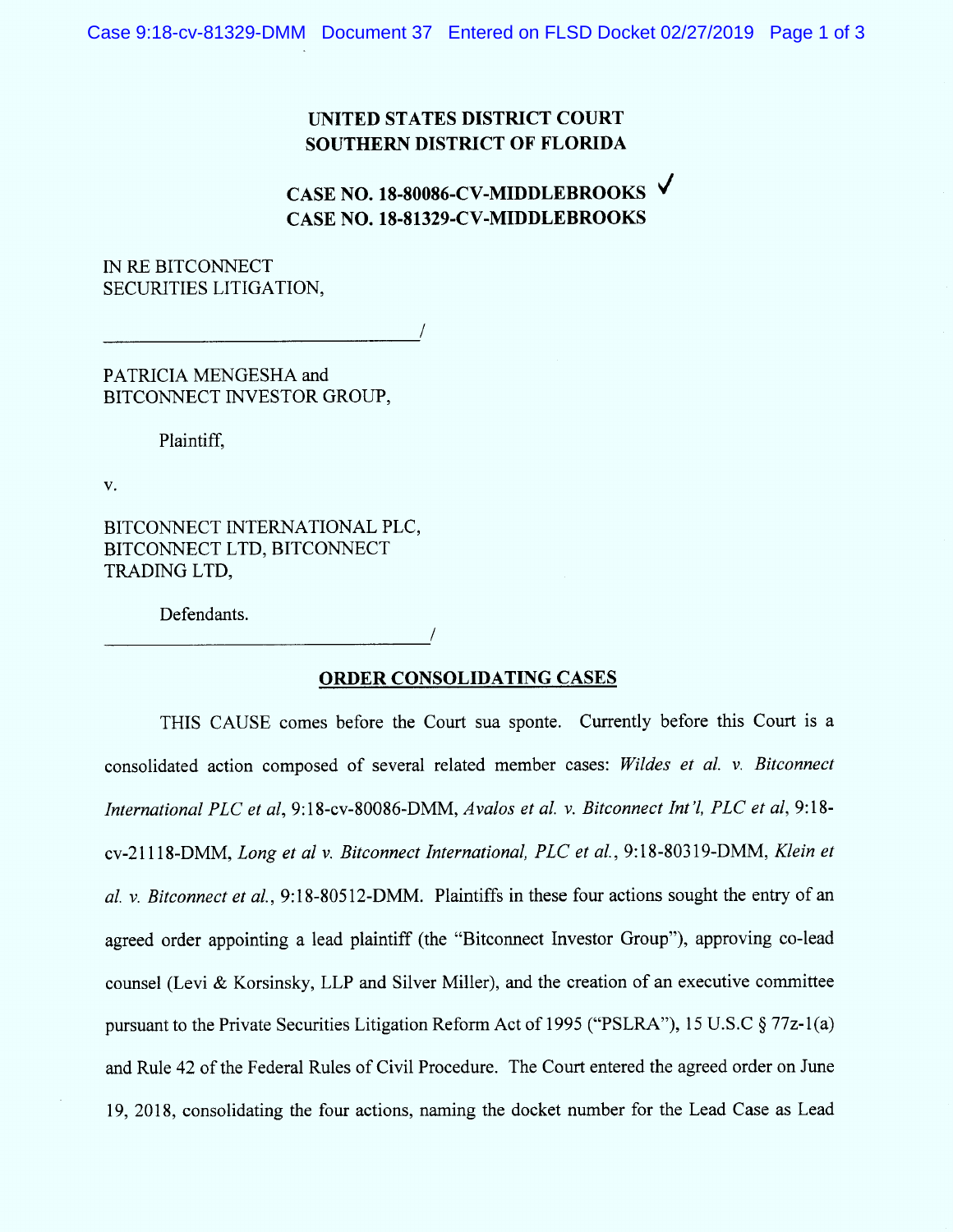Case No. 9:18-cv-80086-DMM (the "Consolidated Action"), and establishing a Master File for the Consolidated Action. (Consolidated Action DE 46).

Patricia Mengesha filed a class action complaint before the United States District Court for the District of Minnesota on January 31, 2018 (the "Mengesha Action"). (Mengesha Action DE 1). That action, initially numbered as C.A. No. 0:18-cv-279-W MW , alleged violations of state and federal securities laws, breach of contract, and fraud against Bitconnect International PLC, Bitconnect LTD, and Bitconnect Trading LTD. (Id.). Patricia Mengesha stipulated to appointment of the BitConnect Investor Group as Lead Plaintiff and approved its selection of counsel on June 6, 2018, and the District Court for the District of Minnesota approved the stipulation on June 14, 2018. (Mengesha Action DE 18; DE 20). The BitConnect Investor Group subsequently moved for transfer of the action to the Southern District of Florida. (Mengesha Action DE 24). The Mengesha Action was assigned to this Court and renumbered as 9:18-81329-DMM. (Mengesha Action DE 36).

Rule 42 of the Federal Rules of Civil Procedure states that "[i]f actions before the court involve a common question of law or fact, the court may: (1) join for hearing or trial any or all matters at issue in the actions; (2) consolidate the actions; or (3) issue any other orders to avoid unnecessary cost or delay." Fed. R. Civ. P. 42(a). Furthermore, "district courts enjoy broad discretion in deciding how best to manage the cases before them." Chudasma v. Mazda Motor Corp., 123 F.3d 1353, 1366 (11th Cir. 1997). A decision to consolidate cases under Rule 42(a) is discretionary and the court must determine:

[W]hether the specific risks of prejudice and possible confusion [are] overborne by the risk of inconsistent adjudications of common factual and legal issues, the burden on parties, witnesses and available judicial resources posed by multiple lawsuits, the length of time required to conclude multiple suits as against a single one, and the relative expense to all concerned of the single-trial, multiple-trial alternatives.